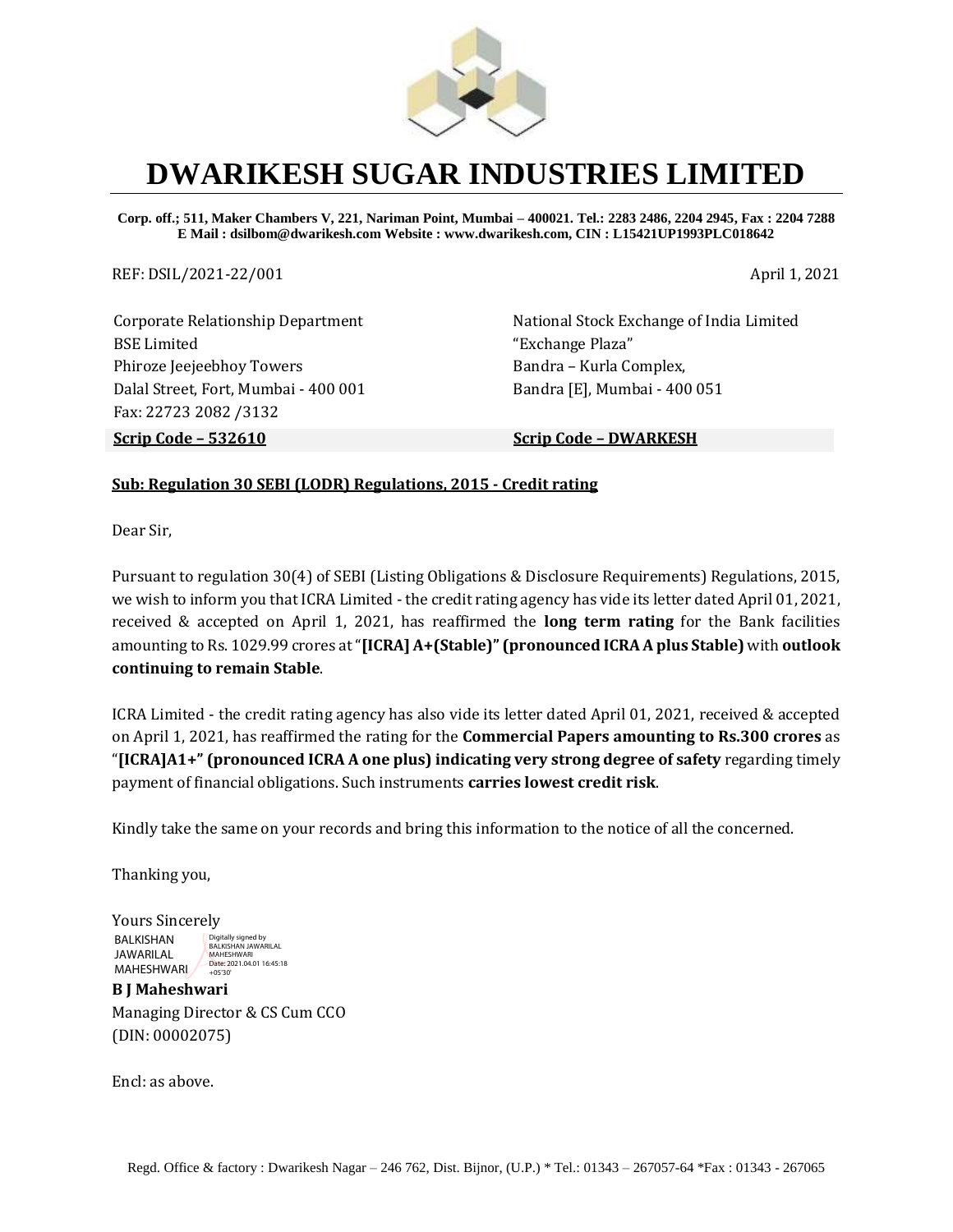

# ICRA Limited

**Ref:** MUM/21-22/0004

**Date: April 01, 2021**

**Mr. Vijay S Banka Managing Director Dwarikesh Sugar Industries Limited** 511, Maker Chambers V, 221, Nariman Point, Mumbai – 400 021

#### **Dear Sir,**

**Re: Surveillance of ICRA-assigned Credit Rating for Rs. 1029.99 crore of bank facilities (details as per Annexure) and Rs. 300.00 crore of Commercial Paper (CP) Programme of Dwarikesh Sugar Industries Limited**

Please refer to the Rating Agreement/Statement of Work dated February 26, 2020 executed between ICRA Limited ("ICRA") and your Company, whereby, ICRA is required to review its rating(s), on an annual basis, or as and when the circumstances so warrant. Based on a review of the latest developments, the Rating Committee of ICRA, after due consideration has retained a long-term Rating of  $[ICRA]$  A+ (pronounced ICRA A plus) and a short-term Rating of [ICRA] A1+ (pronounced ICRA A One Plus) ("Rating"). Outlook on the long-term Rating is stable.

Instruments with [ICRA] A rating are considered to have adequate degree of safety regarding timely servicing of financial obligations. Such instruments carry low credit risk. Instruments with [ICRA]A1 rating are considered to have a very strong degree of safety regarding timely payment of financial obligations. Such instruments carry lowest credit risk. The modifier  $+$  (plus)  $/$  - (minus) may be appended to the rating symbols to indicate their relative position within the rating levels concerned.

In any of your publicity material or other document wherever you are using the above Rating(s), it should be stated as **[ICRA] A+(Stable)/[ICRA]A1+**.

The aforesaid Rating(s) will be due for surveillance any time before March 29, 2022. However, ICRA reserves the right to review and/or, revise the above Ratings at any time on the basis of new information becoming available, or the required information not being available, or other circumstances that ICRA believes could have an impact on the Ratings. Therefore, request the lenders and Investors to visit ICRA website at [www.icra.in](http://www.icra.in/) for latest Ratings of the Company.

The Ratings are specific to the terms and conditions of the rated line of credit (LOC) as indicated to us by you, and any change in the terms or size of the same would require a review of the Ratings by us. In case there is any change in the terms and conditions or the size of the rated LOC, the same must be brought to

Website : www.icra.in Building No. 8, 2<sup>nd</sup> Floor, Tower A Tel.: +91.124.4545300 Email : info@icraindia.com CIN: L74999DL1991PLC042749 DLF Cyber City, Phase II Helpdesk: +91.9354738909 Gurugram - 122002, Haryana Registered Office: 1105, Kailash Building, 11<sup>th</sup> Floor, 26 Kasturba Gandhi Marg, New Delhi - 110001. Tel.: +91.11.23357940-45 RESEARCH · INFORMATION RATING .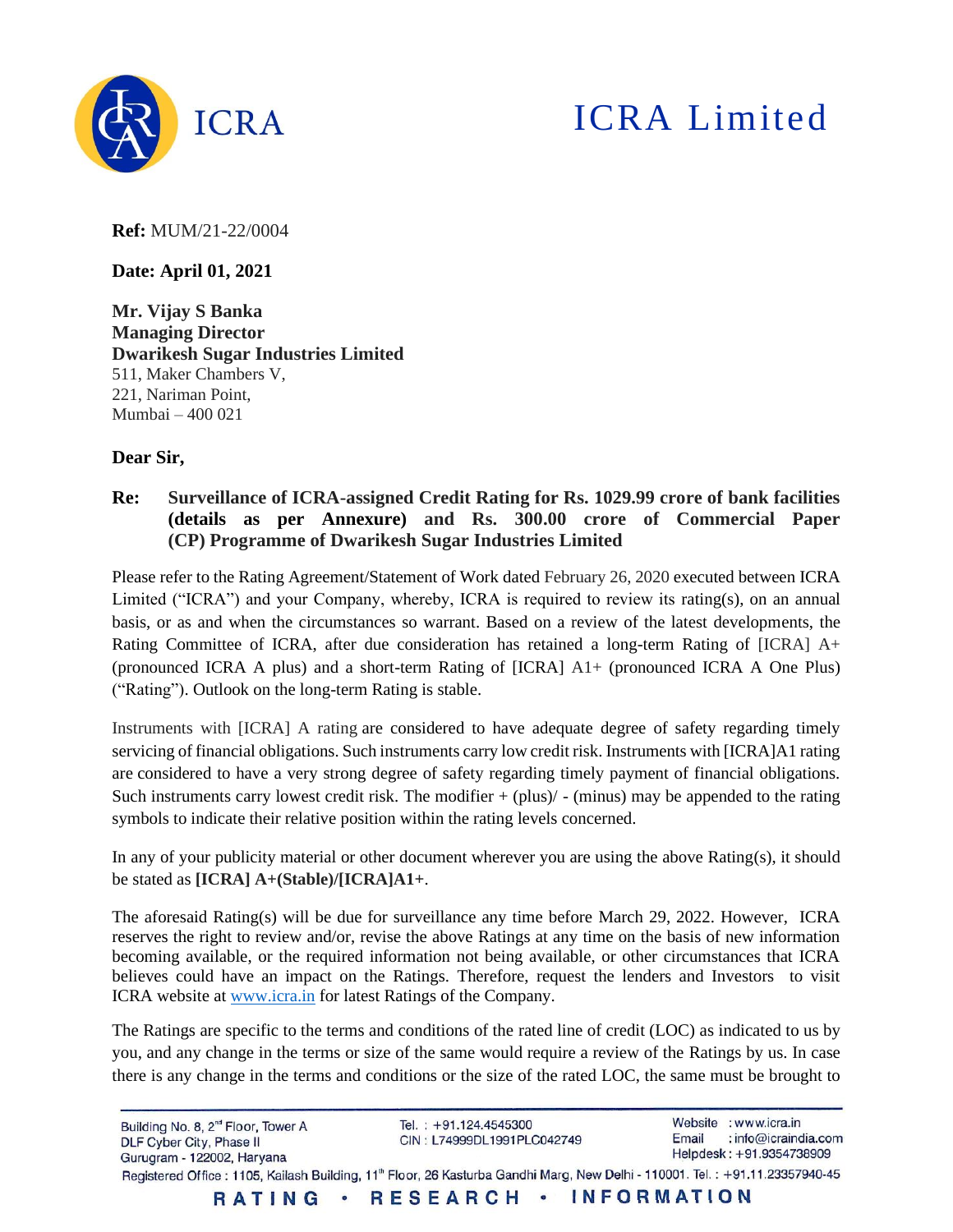our notice before the LOC is used by you. In the event such changes occur after the Ratings have been assigned by us and their use has been confirmed by you, the Ratings would be subject to our review, following which there could be a change in the Ratings previously assigned. Notwithstanding the foregoing, any change in the over-all limit of the LOC from that specified in the first paragraph of this letter would constitute an enhancement that would not be covered by or under the said Rating Agreement.

The Ratings assigned must be understood solely as an opinion and should not be treated, or cause to be treated, as recommendation to buy, sell, or hold the rated LOC availed/issued by your company.

Additionally, we wish to highlight the following with respect to the CP Programme Rating:

- (a) If the instrument rated, as above, is not issued by you within a period of 3 months from the date of this letter, the Rating would need to be revalidated before issuance;
- (b) Our Rating is valid from the date of this letter till June 30, 2022 ("Validity Period"). The Rating(s) will generally be due for review at the end of the Validity Period. The maturity date of CP shall not be after the end of the Validity Period. The CP will have a maximum maturity of twelve months.

The Rating, as aforesaid, however, should not be treated as a recommendation to buy, sell or hold CP issued by you. The Rating is restricted to your CP programme size of Rs. 300.00 crore only. In case, you propose to enhance the size of the CP programme, the same would require to be rated afresh. ICRA does not assume any responsibility on its part, for any liability, that may arise consequent to your not complying with any eligibility criteria, applicable from time to time, for issuance of CP.

You are also requested to forthwith inform us about any default or delay in repayment of interest or principal amount of the instrument rated, as above, or any other debt instruments/ borrowing and keep us informed of any other developments which may have a direct or indirect impact on the debt servicing capability of the company including any proposal for re-schedulement or postponement of the repayment programmes of the dues/ debts of the company with any lender(s) / investor(s). Further, you are requested to inform us immediately as and when the borrowing limit for the instrument rated, as above, or as prescribed by the regulatory authority(ies) is exceeded.

We look forward to your communication and assure you of our best services.

With kind regards, Yours sincerely, For ICRA Limited

# Digitally signed by SABYASACHI MAJUMDAR Date: 2021.04.01 15:16:52 +05'30'

Sabyasachi Majumdar (Senior Vice President) [sabyasachi@icraindia.com](mailto:sabyasachi@icraindia.com)



BANKA

VIJAY SITARAM VIJAY SITARAM BANKA Digitally signed by Date: 2021.04.01 16:41:38 +05'30'